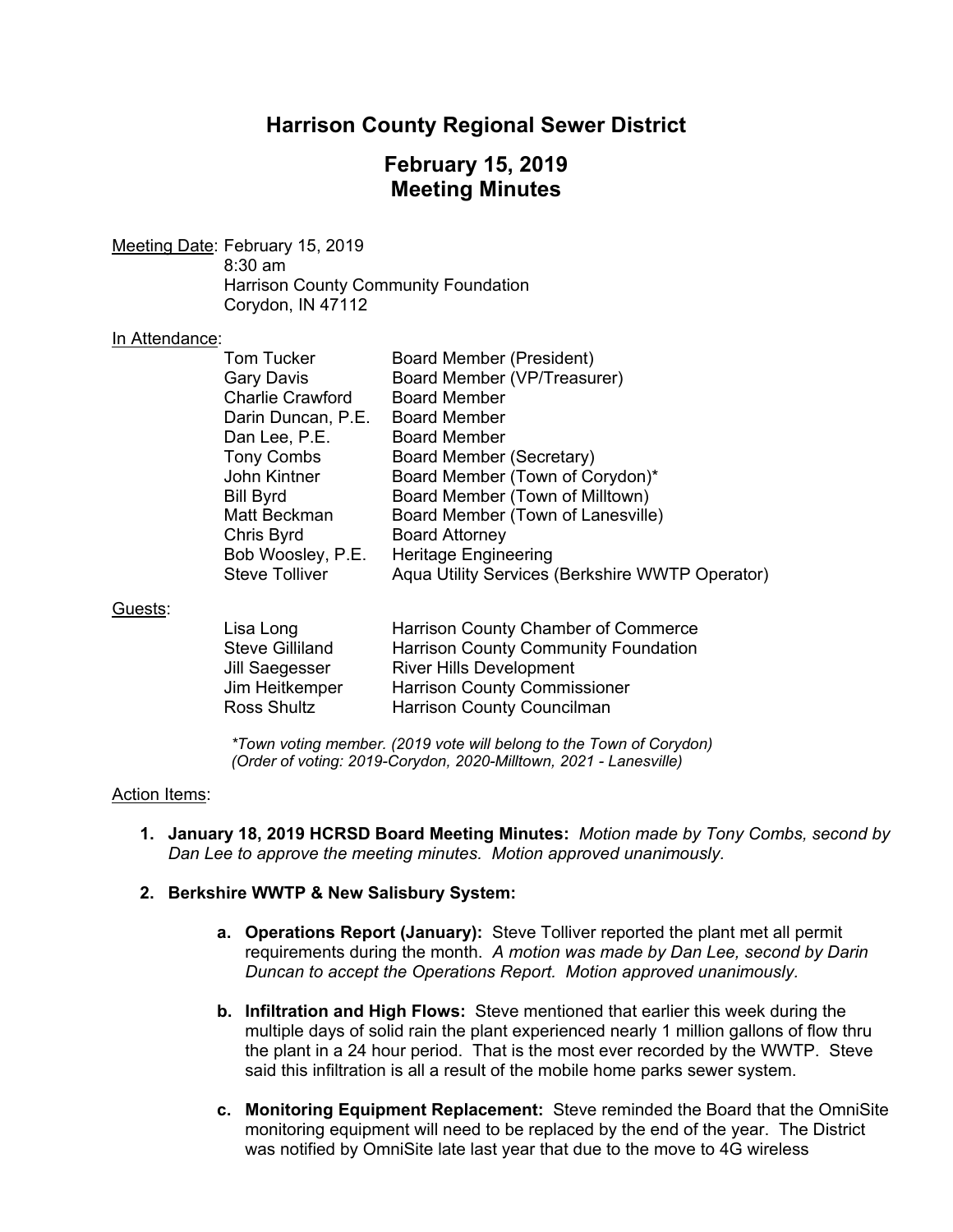HCRSD Mtg Minutes February 15, 2019 Page 2 of 3

> technology that our current systems will become obsolete. We have four (4) units that will need to be replaced (Berkshire WWTP, Child Craft LS, Schmidt Cabinet LS, and Star Gas LS). Steve and Bob have been working with OmniSite to secure quotes for replacement equipment. Cost is \$1,395 per site, total cost is \$5,580. Steve stated he is going to reach out to other vendors on pricing before a decision is made on the purchase of this equipment from OmniSite. Steve will report back to the Board at the March meeting.

- **3. Chamber of Commerce and HCCF Presentation:** Lisa Long and Steve Gilliland made a presentation to the Board regarding housing and planning initiatives. The Chamber and Foundation both have strategic goals of providing for more housing in the County. They feel one of the obstacles to this is the availability of sanitary sewer service. Steve informed the Board of funding the HCCF has available that could be used for planning and updates to the District's plan for providing service in the County. The Board discussed this at length and determined they would submit an application to the HCCF for a planning grant to allow them to update their current District plan. *A motion was made by Darin Duncan, second by Gary Davis to proceed with making an application to the HCCF for a planning grant to allow the District to: 1) update the District's mapping to include areas with existing infrastructure showing capacity available and to include the location of Town systems and available capacity (data will include contact information as well), 2) update the District's website to include links to all mapping and other pertinent data, and 3) utilizing funding as a match for a planning grant to investigate the options for taking over the Berkshire Mobile Home Park collection system and how to best serve the area along with potential residential development growth areas adjacent to Berkshire. Motion approved unanimously.*
- **4. Berkshire Mobile Home Park Sanitary Sewer System:** Jill Saegesser presented to the Board options for grants to possibly look at taking over ownership of the private sewer system that serves the Berkshire Mobile Home Park. Jill explained that the area will likely qualify as low to moderate income which would make it eligible for an Office of Community and Rural Affairs (OCRA) grants, both planning and implementation grants. OCRA offers planning grants of \$35,000 (requires a match of \$3,889) and an implementation grant (up to \$700,000 with a 20% required match). The planning grant could be utilized to determine the most cost effective solution for the replacement or rehabilitation of the sewer system in Berkshire to eliminate the infiltration in the system. The Board instructed Bob to work with Jill on moving forward with pursuing the OCRA grant. The first step in the process will be to perform an income survey. The income survey will be used to determine if the area is low to moderate income. The income survey will be good for a total of four (4) years.
- **5. Lanesville Interchange (Research Boulevard Sanitary Sewer Extension to serve JC Moag):** Bob reported the County has awarded the construction contract at their meeting earlier this month. Construction should be underway within the next 60 days. Bob is awaiting notice of the pre-construction meeting and will attend on behalf of the District.
- **6. Milltown Sewer System:** Bill Byrd and Bob Woosley met with the Harrison County Council on Monday February 11 to request funds for the project (note: the Harrison County Commissioners previously approved sending the request for \$450,000 in funding from Harrison County to the Council for approval). The Council will vote on the request at their next meeting on February 25<sup>th</sup>. Bill and Bob will return to the Crawford County Commissioners on February 28<sup>th</sup> to learn if their request for \$50,000 in funding will be granted. The grant application for the project is due in June. All matching funds for the project must be in place at the time of application.